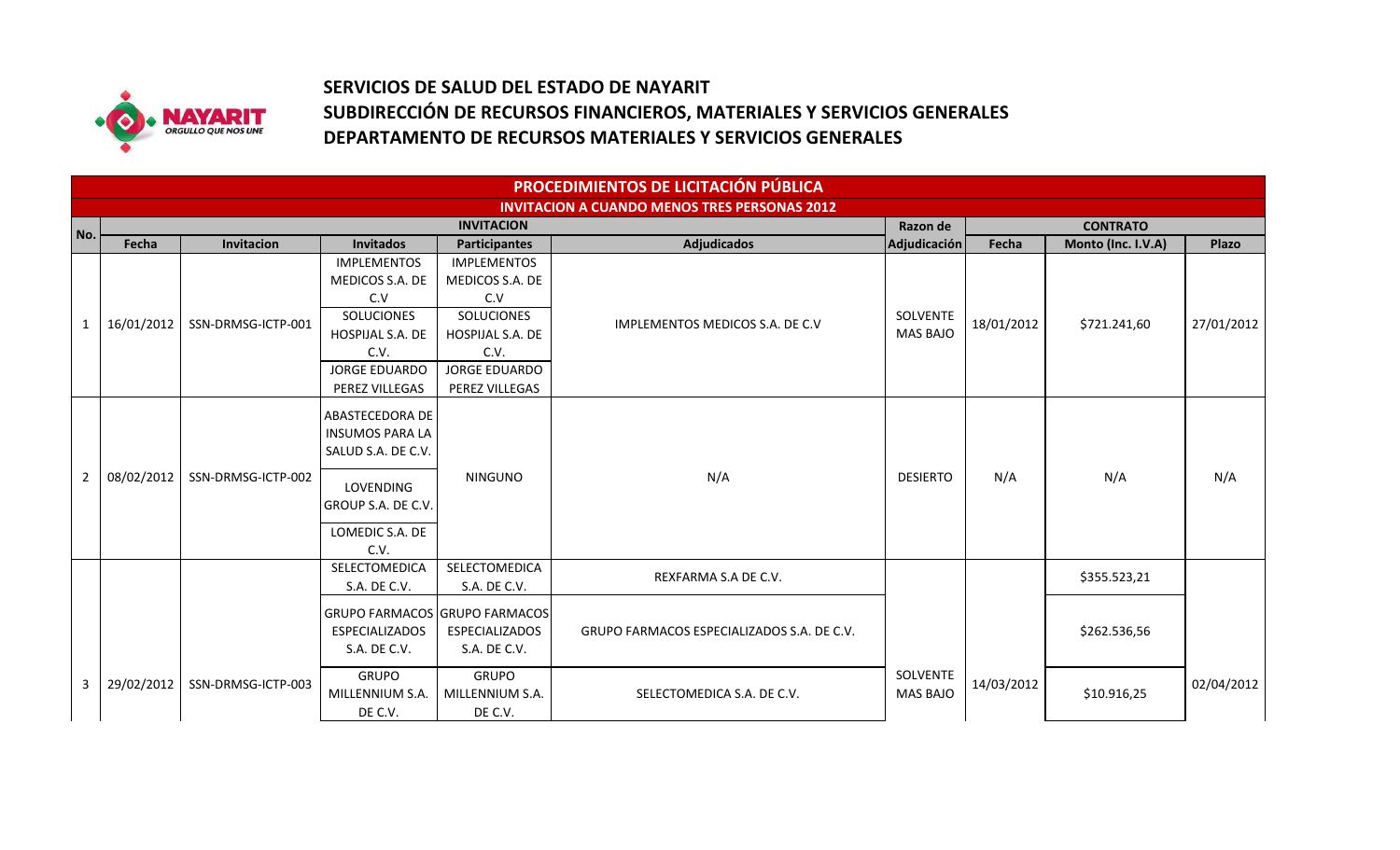|   |             |                                 | LOVENDING<br>GROUP S.A. DE C.V.                                                                                    | LOVENDING<br><b>GROUP S.A. DE</b>                                |                                                 |                             |            |              |            |
|---|-------------|---------------------------------|--------------------------------------------------------------------------------------------------------------------|------------------------------------------------------------------|-------------------------------------------------|-----------------------------|------------|--------------|------------|
|   |             |                                 | REXFARMA S.A. DE<br>C.V.                                                                                           | C.V.<br>REXFARMA S.A. DE<br>C.V.                                 | LOVENDING GROUP S.A. DE C.V.                    |                             |            | \$25.552,43  |            |
| 4 | 14/03/2012  | SSN-DRMSG-ICTP-004              | XEOO AM, S.A. DE<br>C.V.<br>CONTROMEDIOS,<br>S.A. DE C.V.<br>PUBLICIDAD<br>EFECTIVA DE<br>NAYARIT, S.A. DE<br>C.V. | PUBLICIDAD<br>EFECTIVA DE<br>NAYARIT, S.A. DE<br>C.V.            | PUBLICIDAD EFECTIVA DE NAYARIT S.A. DE C.V.     | SOLVENTE<br><b>MAS BAJO</b> | 27/03/2012 | \$479.905,92 | 30/11/2012 |
| 5 |             |                                 | <b>TECNOLOGIA EN</b><br><b>EQUIPO MEDICO</b><br>S.A. DE C.V.                                                       | <b>TECNOLOGIA EN</b><br><b>EQUIPO MEDICO</b><br>S.A. DE C.V.     | TECNOLOGIA EN EQUIPO MEDICO S.A. DE C.V.        |                             | 21/03/2012 | \$91.611,00  | 20/06/2012 |
|   | 20/03/2012  | SSN-DRMSG-ICTP-005              | <b>MARIA DOLORES</b><br>ALEJO HERNANDEZ                                                                            | <b>MARIA DOLORES</b><br>ALEJO HERNANDEZ                          | MARIA DOLORES ALEJO HERNANDEZ                   | SOLVENTE<br><b>MAS BAJO</b> |            | \$720.740,33 |            |
|   |             |                                 | LOVENDING<br>GROUP S.A. DE C.V.                                                                                    |                                                                  |                                                 |                             |            |              |            |
|   |             |                                 | MOISES ALBERTO<br>DELGADO SICARIO                                                                                  | MOISES ALBERTO<br><b>DELGADO SICARIO</b>                         |                                                 |                             |            |              |            |
| 6 | 16/03/2012  | SSN-DRMSG-ICTP-006              | ARIEL HUMBERTO<br>HARO HERNANDEZ                                                                                   | ARIEL HUMBERTO<br><b>HARO HERNANDEZ</b>                          | MOISES ALBERTO DELGADO SICARIO                  | SOLVENTE<br><b>MAS BAJO</b> | 26/04/2012 | \$441.999,62 | 15/05/2012 |
|   |             |                                 | MONICA SUSANA<br>LOPEZ ZAVALZA                                                                                     | MONICA SUSANA<br>LOPEZ ZAVALZA                                   |                                                 |                             |            |              |            |
|   |             |                                 | RADIOLOGIA Y<br><b>ELECTRONICA DE</b><br>MEXICO, S.A. DE<br>C.V.<br>ABSTEL, S.A. DE                                | <b>RADIOLOGIA Y</b><br>ELECTRONICA DE<br>MEXICO, S.A. DE<br>C.V. |                                                 |                             |            |              |            |
|   | $7^{\circ}$ | 19/04/2012   SSN-DRMSG-ICTP-007 | C.V.                                                                                                               |                                                                  | RADIOLOGIA Y ELECTRONICA DE MEXICO S.A. DE C.V. | SOLVENTE                    |            | \$500.000,00 | 28/05/2012 |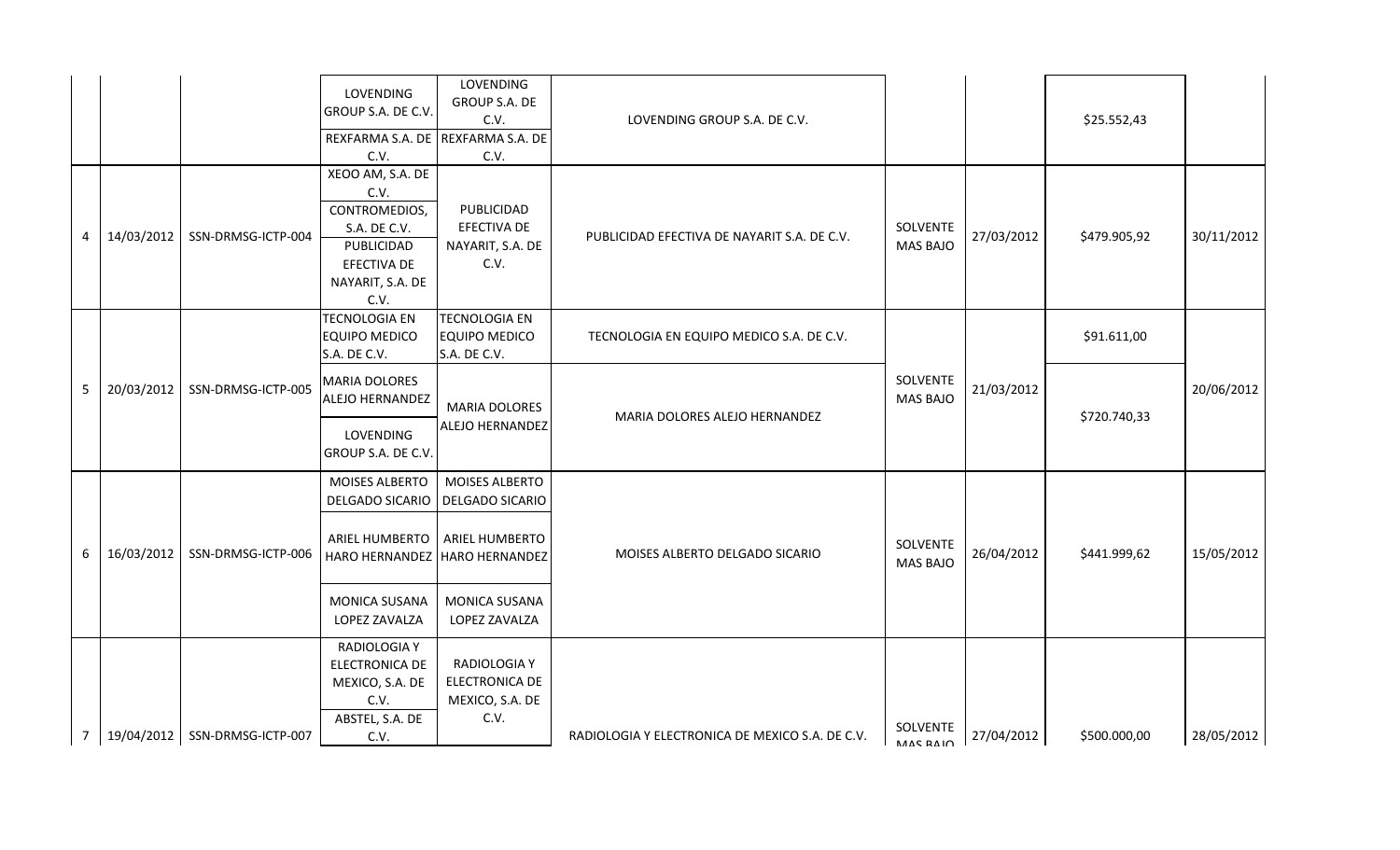|                 |                                                                                                                          |                               |                                                                                                                         |                                                                                                                       |                                                    | טנחט נחואו                  |            |                |            |
|-----------------|--------------------------------------------------------------------------------------------------------------------------|-------------------------------|-------------------------------------------------------------------------------------------------------------------------|-----------------------------------------------------------------------------------------------------------------------|----------------------------------------------------|-----------------------------|------------|----------------|------------|
|                 |                                                                                                                          |                               | <b>GLOBAL MEDICAL,</b><br>S.A DE C.V.                                                                                   | ABSTEL, S.A. DE<br>C.V.                                                                                               |                                                    |                             |            |                |            |
|                 |                                                                                                                          |                               | C.V.                                                                                                                    | LOGMEDIC, S.A. DE LOGMEDIC, S.A. DE<br>C.V.                                                                           |                                                    |                             |            |                |            |
| 8               | 17/04/2012                                                                                                               | SSN-DRMSG-ICTP-008            | INSUMOS PARA LA   INSUMOS PARA LA<br>SALUD S.A. DE C.V.<br><b>HOSPITERRA S.A.</b><br>DE C.V.<br>LOMEDIC S.A. DE<br>C.V. | ABASTECEDORA DE ABASTECEDORA DE<br>SALUD S.A. DE C.V.<br><b>HOSPITERRA S.A.</b><br>DE C.V.<br>LOMEDIC S.A. DE<br>C.V. | ABASTECEDORA DE INSUMOS PARA LA SALUD S.A. DE C.V. | SOLVENTE<br><b>MAS BAJO</b> | 09/05/2012 | \$382.560,00   | 23/05/2012 |
|                 |                                                                                                                          |                               | <b>AUTOMOTRIZ DE</b><br>NAYARIT S.A. DE<br>C.V.                                                                         | <b>AUTOMOTRIZ DE</b><br>NAYARIT S.A. DE<br>C.V.                                                                       | AUTOMOTRIZ DE NAYARIT S.A. DE C.V.                 |                             |            | \$960.000,00   |            |
| 9               | 13/03/2012                                                                                                               | SSN-DRMSG-ICTP-009            | <b>ALICA</b><br><b>AUTOMOTRIZ S.A.</b><br>DE C.V.                                                                       | <b>ALICA</b><br><b>AUTOMOTRIZ S.A.</b>                                                                                | ALICA AUTOMOTRIZ S.A. DE C.V.                      | SOLVENTE<br><b>MAS BAJO</b> | 22/03/2012 | \$914.000,00   | 15/06/2012 |
|                 |                                                                                                                          |                               | <b>AUTOMOTORES</b><br>SIERRA, S.A. DE C.V.                                                                              | DE C.V.                                                                                                               |                                                    |                             |            |                |            |
|                 |                                                                                                                          |                               | <b>AUTOMOTRIZ DE</b><br>NAYARIT S.A. DE<br>C.V.                                                                         | <b>AUTOMOTRIZ DE</b><br>NAYARIT S.A. DE<br>C.V.                                                                       | AUTOMOTRIZ DE NAYARIT S.A. DE C.V.                 |                             |            | \$1.224.000,00 |            |
| 10 <sup>1</sup> | <b>ALICA</b><br>30/04/2012<br>SSN-DRMSG-ICTP-010<br>AUTOMOTRIZ S.A.<br><b>ALICA</b><br>DE C.V.<br><b>AUTOMOTRIZ S.A.</b> | ALICA AUTOMOTRIZ S.A. DE C.V. | SOLVENTE<br><b>MAS BAJO</b>                                                                                             | 03/05/2012                                                                                                            | \$739.895,26                                       | 02/07/2012                  |            |                |            |
|                 |                                                                                                                          |                               | <b>AUTOMOTORES</b><br>SIERRA, S.A. DE C.V.                                                                              | DE C.V.                                                                                                               |                                                    |                             |            |                |            |
|                 |                                                                                                                          |                               | <b>AUTOMOTORES</b><br>SIERRA, S.A. DE C.V.                                                                              |                                                                                                                       |                                                    |                             |            |                |            |
| 11              | 30/07/2012                                                                                                               | SSN-DRMSG-ICTP-013            | <b>AUTOMOTRIZ DE</b><br>NAYARIT, S.A. DE<br>C.V.                                                                        | <b>NINGUNO</b>                                                                                                        | N/A                                                | <b>DESIERTO</b>             | N/A        | N/A            | N/A        |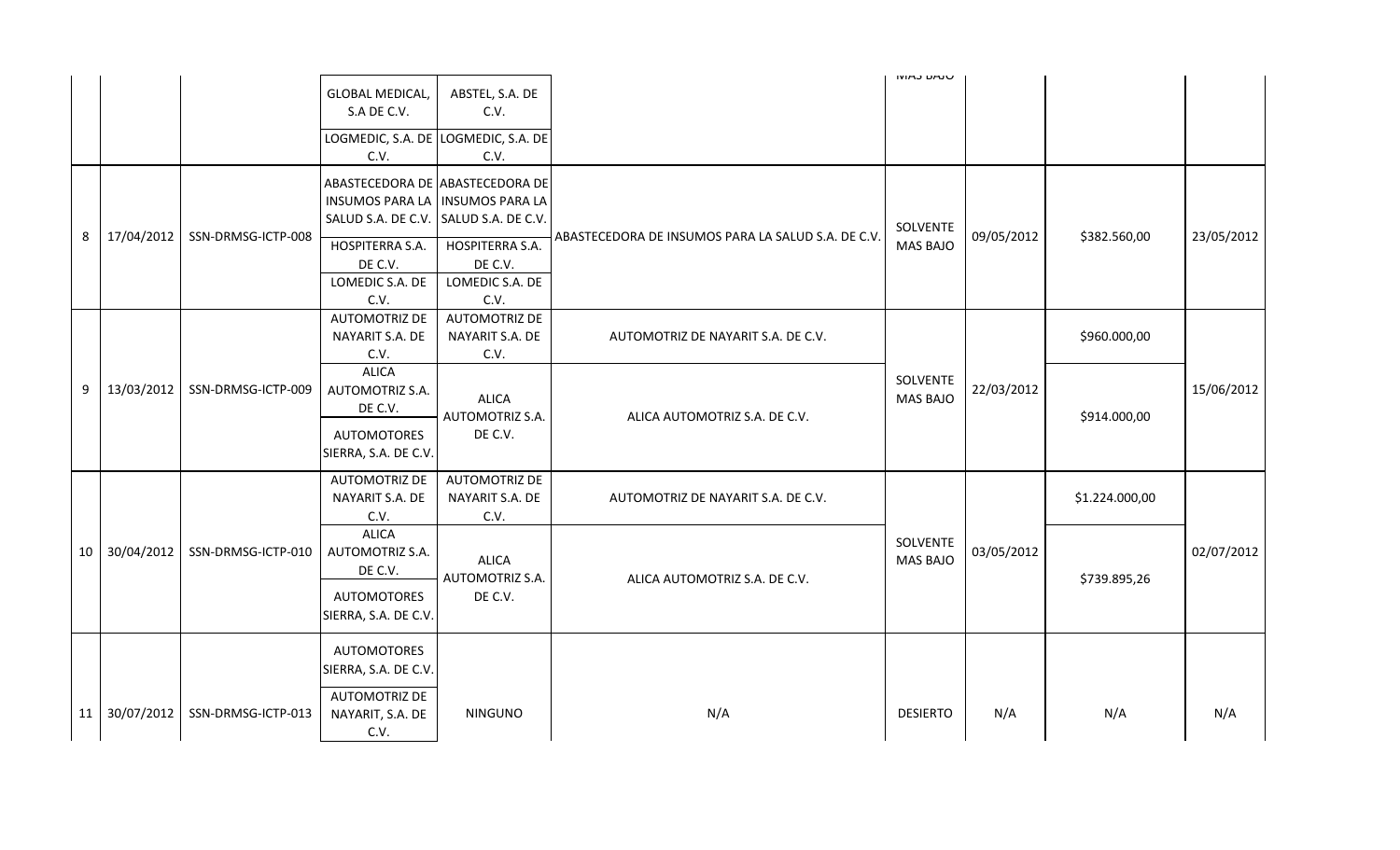|                                                                                                                                                     |    |                             |                                                 | <b>ALICA</b><br>AUTOMOTRIZ, S.A.<br>DE C.V.                                                                           |                                                                      |     |                 |     |     |     |
|-----------------------------------------------------------------------------------------------------------------------------------------------------|----|-----------------------------|-------------------------------------------------|-----------------------------------------------------------------------------------------------------------------------|----------------------------------------------------------------------|-----|-----------------|-----|-----|-----|
|                                                                                                                                                     |    |                             |                                                 | AUTOMOTORES<br>SIERRA, S.A. DE C.V.                                                                                   |                                                                      |     |                 |     |     |     |
|                                                                                                                                                     | 12 | 06/09/2012                  | SSN-DRMSG-ICTP-014<br>(SEGUNDA<br>CONVOCATORIA) | <b>AUTOMOTRIZ DE</b><br>NAYARIT, S.A. DE<br>C.V.<br><b>ALICA</b><br>AUTOMOTRIZ, S.A.<br>DE C.V.                       | <b>NINGUNO</b>                                                       | N/A | <b>DESIERTO</b> | N/A | N/A | N/A |
|                                                                                                                                                     | 13 | 04/10/2012                  | SSN-DRMSG-ICTP-015                              | JOSE DEL HOYO<br><b>GUTIERREZ</b><br>MARCOS GOMEZ<br><b>ESPINOZA</b>                                                  | JOSE DEL HOYO<br><b>GUTIERREZ</b><br>MARCOS GOMEZ<br><b>ESPINOZA</b> | N/A | <b>DESIERTO</b> | N/A | N/A | N/A |
|                                                                                                                                                     |    |                             |                                                 | <b>MARIA DINORA</b><br>ROJAS RODRIGUEZ                                                                                | <b>MARIA DINORA</b><br><b>ROJAS RODRIGUEZ</b>                        |     |                 |     |     |     |
|                                                                                                                                                     | 14 | 12/10/2012                  | SSN-DRMSG-ICTP-016<br>(2DA VUELTA)              | <b>MARIA DINORA</b><br>ROJAS RODRIGUEZ<br>JOSE DEL HOYO<br><b>GUTIERREZ</b><br><b>MARCOS GOMEZ</b><br><b>ESPINOZA</b> | <b>MARIA DINORA</b><br><b>ROJAS RODRIGUEZ</b>                        | N/A | <b>DESIERTO</b> | N/A | N/A | N/A |
|                                                                                                                                                     |    |                             |                                                 | CARLOS EDUARDO<br><b>CORONA ULLOA</b>                                                                                 | CARLOS EDUARDO<br>CORONA ULLOA                                       |     |                 |     |     |     |
| <b>ANDRES DARIO</b><br>ANDRES DARIO<br>15 17/12/2012<br>SSN-DRMSG-ICTP-026<br>CARLOS EDUARDO CORONA ULLOA<br>LUNA<br>LUNA<br>MONDRAGON<br>MONDRAGON |    | SOLVENTE<br><b>MAS BAJO</b> | 28/12/2012                                      | \$997.871,01                                                                                                          | 17/01/2013                                                           |     |                 |     |     |     |
|                                                                                                                                                     |    |                             |                                                 | MOVIL GRAPHICS,<br>S.A. DE C.V.                                                                                       | MOVIL GRAPHICS,<br>S.A. DE C.V.                                      |     |                 |     |     |     |
|                                                                                                                                                     |    |                             |                                                 | <b>ALICA</b><br>AUTOMOTRIZ, S.A.<br>DE C.V.                                                                           |                                                                      |     |                 |     |     |     |